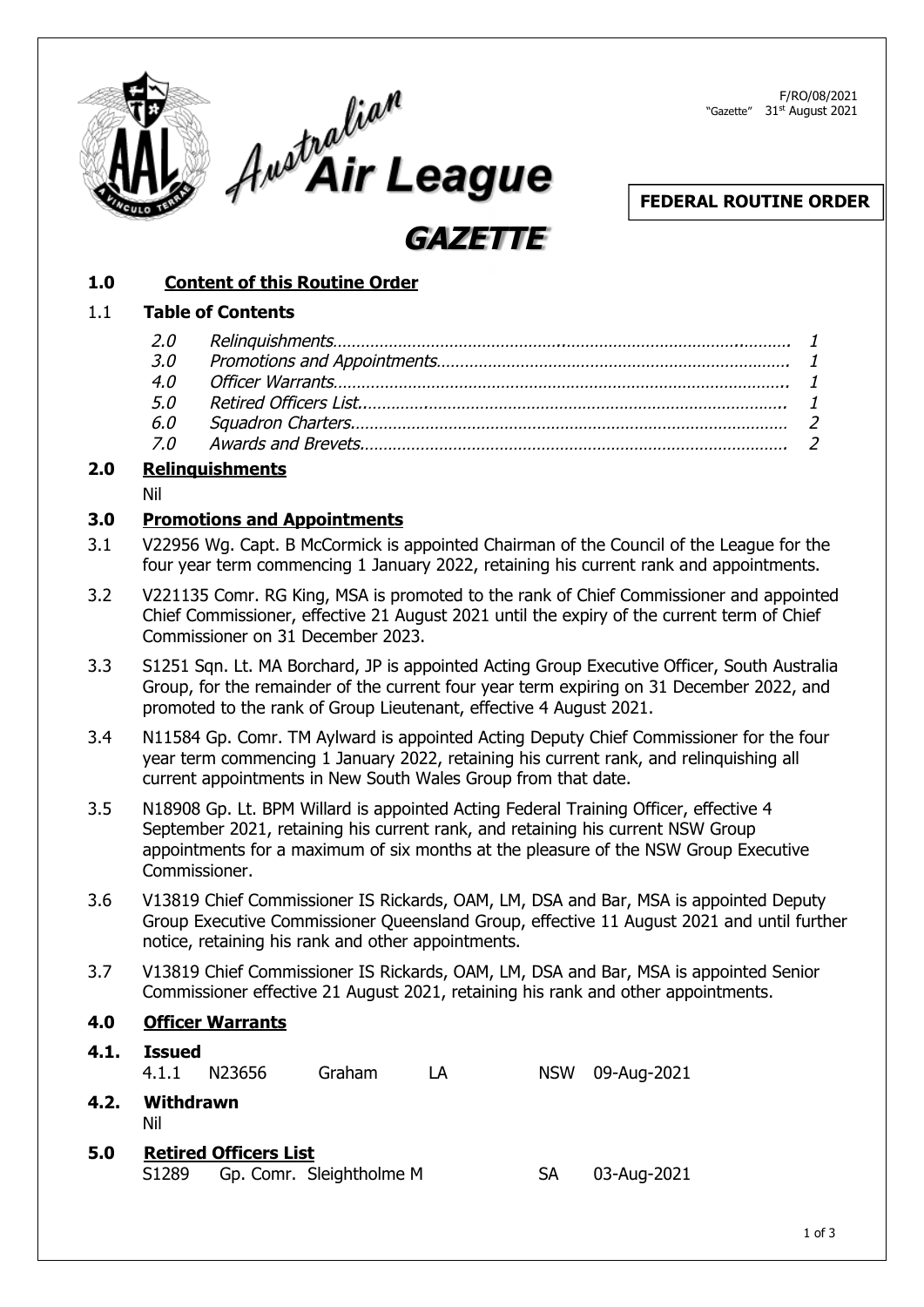F/RO/08/2021 "Gazette" 31<sup>st</sup> August 2021

| 6.0 |                           | <b>Squadron Charters</b>                                                                    |                                                                                       |                                 |                                                                                         |                                                                                                       |  |
|-----|---------------------------|---------------------------------------------------------------------------------------------|---------------------------------------------------------------------------------------|---------------------------------|-----------------------------------------------------------------------------------------|-------------------------------------------------------------------------------------------------------|--|
| 6.1 |                           | <b>Withdrawal of Provisional Charter</b><br>Southport Squadron                              |                                                                                       |                                 | QLD                                                                                     | 21-Aug-2021                                                                                           |  |
| 6.2 | Nil                       |                                                                                             | <b>Granting of Provisional Charter</b>                                                |                                 |                                                                                         |                                                                                                       |  |
| 7.0 |                           | <b>Awards and Brevets</b>                                                                   |                                                                                       |                                 |                                                                                         |                                                                                                       |  |
| 7.1 | <b>AAL Service Awards</b> |                                                                                             |                                                                                       |                                 |                                                                                         |                                                                                                       |  |
|     | 7.1.1                     | <b>30 Year Service</b><br>N15938<br>W11414                                                  | King<br>Ede                                                                           | L<br>K                          | <b>NSW</b><br><b>NSW</b>                                                                | 06-Jun-2021<br>09-Sep-2021                                                                            |  |
|     | 7.1.2                     | <b>25 Year Service</b><br>N18069<br>N18063<br>N10209<br>Q2857<br>Q2880                      | <b>Wilkins</b><br>Rosenberg<br><b>Blanchard</b><br>Chandler<br>Lawlor                 | J<br>E<br>G<br>C<br>М           | <b>NSW</b><br><b>NSW</b><br><b>NSW</b><br>QLD<br>QLD                                    | 04-Aug-2021<br>29-Aug-2021<br>28-Dec-2021<br>20-Jul-2021<br>20-Sep-2021                               |  |
|     | 7.1.3                     | <b>20 Year Service</b><br>N19601                                                            | Laval                                                                                 | Τ                               | <b>NSW</b>                                                                              | 02-Jul-2021                                                                                           |  |
|     | 7.1.4                     | N12172                                                                                      | <b>20 Year Service Associate</b><br><b>McNeill</b>                                    | I                               | <b>NSW</b>                                                                              | 15-Aug-2021                                                                                           |  |
|     | 7.1.5                     | <b>15 Year Service</b><br>N20855<br>N20864<br>W12834<br>N20888<br>N20880<br>N20908<br>Q2781 | Yau<br>Li<br>Aylward<br>Howard<br>Pearsall<br>Ingamells<br>Oakley                     | J<br>C<br>М<br>V<br>B<br>J<br>T | <b>NSW</b><br><b>NSW</b><br><b>NSW</b><br><b>NSW</b><br><b>NSW</b><br><b>NSW</b><br>QLD | 18-Aug-2021<br>17-Sep-2021<br>28-Sep-2021<br>16-Oct-2021<br>19-Oct-2021<br>10-Nov-2021<br>30-Oct-2021 |  |
|     | 7.1.6                     | <b>10 Year Service</b><br>N21928<br>N21937<br>N21972<br>N21948<br>N22012<br>Q3901           | Ou<br>White<br>Czarnecki<br><b>Skarmoutsos</b><br><b>Baker-Moss</b><br><b>Bassett</b> | J<br>D<br>J<br>N<br>Z<br>N      | <b>NSW</b><br><b>NSW</b><br><b>NSW</b><br><b>NSW</b><br><b>NSW</b><br><b>NSW</b>        | 25-Jun-2021<br>20-Jul-2021<br>17-Sep-2021<br>20-Sep-2021<br>20-Dec-2021<br>24-Feb-2021                |  |
|     | 7.1.7                     | N20947<br>N15938<br>N20880                                                                  | <b>10 Year Service Officer</b><br>Rollinson<br>King<br>Pearsall                       | A<br>L<br>B                     | <b>NSW</b><br><b>NSW</b><br><b>NSW</b>                                                  | 04-Nov-2021<br>09-Nov-2020<br>06-Mar-2018                                                             |  |
|     | 7.1.7                     | N21946<br>N21912                                                                            | <b>10 Year Service Associate</b><br>Gregory<br>Ansourian                              | K<br>T                          | <b>NSW</b><br><b>NSW</b>                                                                | 09-Jul-2021<br>20-Jul-2021                                                                            |  |
| 7.2 | Nil                       | <b>AAL Technical Awards</b>                                                                 |                                                                                       |                                 |                                                                                         |                                                                                                       |  |
| 7.3 |                           | <b>AAL Diplomas</b>                                                                         |                                                                                       |                                 |                                                                                         |                                                                                                       |  |

Nil